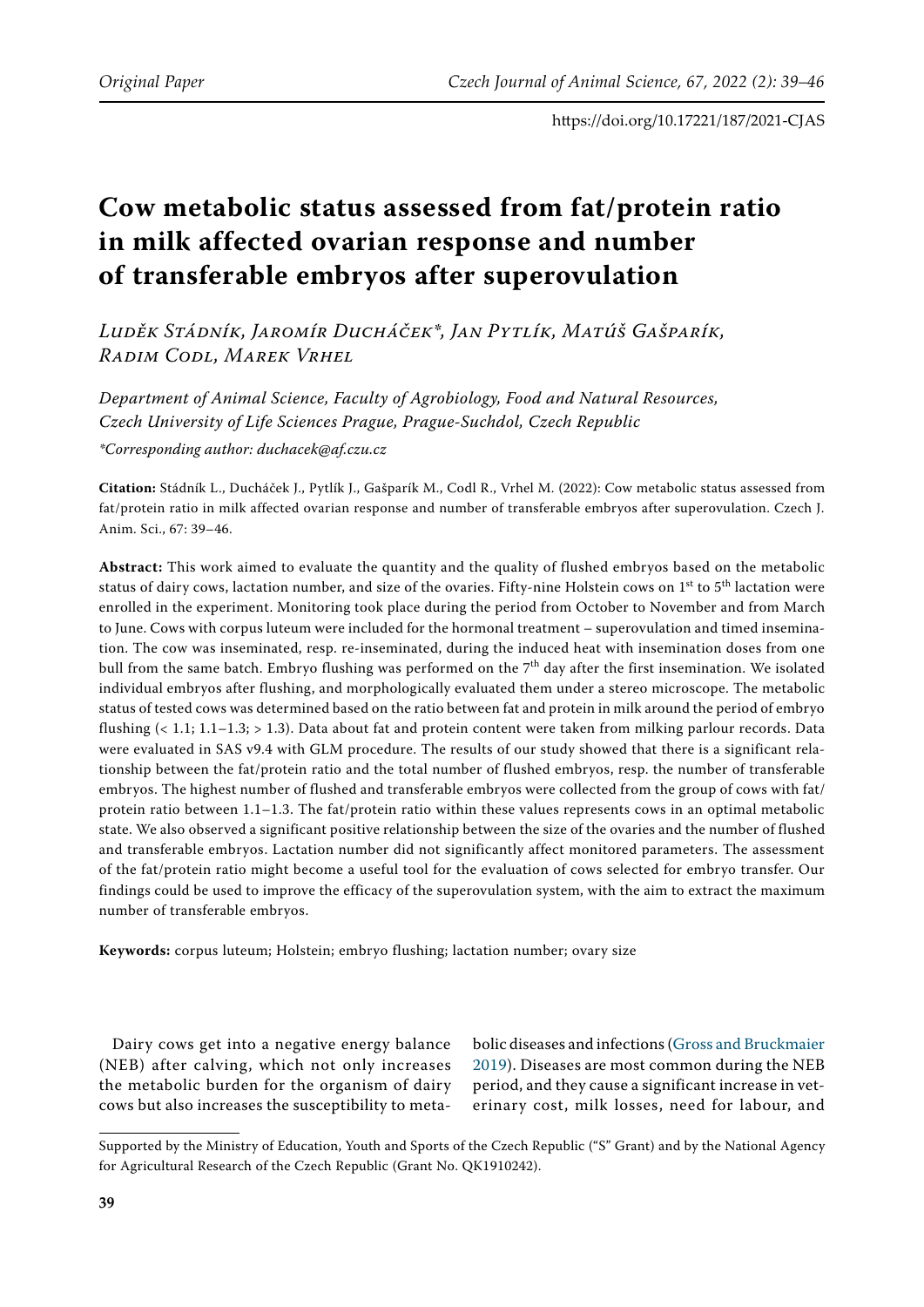stress to the animal. Studies show that excessive stress is often associated with fertility disorders ([Becker et al. 2012](#page-6-1)). During the period of deepest NEB, the concentration of unesterified fatty acids in milk and blood is increased ([Duchacek](#page-6-2)  [et al. 2020\)](#page-6-2) and luteinizing hormone secretion is disrupted, thus the ovulation is prevented ([Jolly](#page-7-0)  [et al. 1995\)](#page-7-0). According to various authors, the peak for increased energy demand (nadir) occurs around the 2<sup>nd</sup> week after calving ([Jolly et al. 1995](#page-7-0)), or even between the  $4<sup>th</sup>$  and  $8<sup>th</sup>$  week after calving (Walsh [et al. 2011](#page-7-1)). It was also reported that follicles, which emerge after the nadir showed faster growth, larger diameter, increased oestradiol production, and were more likely to ovulate ([Beam and Butler 1997\)](#page-6-3).

There are several indicators for the energy balance of dairy cows. One of the most commonly used indicators is the body condition score (BCS) ([Walsh et al. 2011](#page-7-1)). However, [Beam and Butler](#page-6-4)  [\(1999\)](#page-6-4) found that the resumption of follicular growth occurs regardless of the animal's energy balance. On the other hand, multiple studies had confirmed that thin animals have a prolonged onset of ovarian function after calving. In these animals, the consequences of NEB did manifest by irregular pulses of luteinizing hormone, the insufficient response of follicles to gonadotropin stimulation, and reduced follicle function ([Chagas et al. 2007\)](#page-6-5), as well as lower quality of preimplantation embryos [\(Makarevich et al. 2016](#page-7-2)). Changes in milk composition, like increased content of fat, protein and their ratio, occurred as the result of the increased mobilization of body fat reserves and greater accumulation of triacylglycerol in the liver after calving ([Gross et al. 2011](#page-6-6)). In particular, the fat/ protein ratio in milk (F/P ratio) above 1.35 to 1.5 was associated with a large energy deficit [\(Heuer](#page-6-7)  [et al. 1999](#page-6-7); [Gross et al. 2011\)](#page-6-6) and thus a decrease in BCS. [Bezdicek et al. \(2020\)](#page-6-8) in their study also confirmed the importance of BCS and its changes in relation to reproduction, health, and production. Furthermore, studies confirmed the relationship between negative energy and results of embryo transfer ([Bezdicek et al. 2015](#page-6-9)), *in vitro* fertilization ([Chrenek et al. 2015\)](#page-7-3), and ovarian activity ([Kuznicka et al. 2016\)](#page-7-4). Skilful management and adequate nutrition during a post-partum period are the key factors to the growth and the maturation of the follicles ([Armstrong et al. 2001\)](#page-6-10).

The number and the quality of oocytes and embryos for superovulation did reflect the potential fertility of dairy cows ([Kubovicova et al. 2013](#page-7-5)). The success of the ovarian response to super-ovulatory treatment was dependent on the cow's individuality, breed, season of the year, and nutritional status ([Ammoun et al. 2006](#page-6-11)).

The literature shows that there is a connection between nutritional status, metabolism, milk composition, and ovarian function, resp. the number and the quality of produced gametes and embryos. The aim of this work was to assess the metabolic status of Holstein cows based on the F/P ratio in milk around the period of embryo flushing and to investigate the differences in the quantity and the quality of flushed embryos for given F/P groups. In addition, the effect of lactation number and size of ovaries on the number and the quality of flushed embryos were evaluated.

#### **MATERIAL AND METHODS**

#### **Animals and farm**

This experiment was carried out in accordance with Czech legislation for the protection of the animals against abuse (No. 246/1992) and with directive 2010/63/EU on the protection of animals used for scientific purposes. The study was conducted in the production environment of a commercial dairy farm with Holstein cows in the Central Bohemian Region of the Czech Republic. The farm was located in a dry, slightly warm area generally used for potato cultivation. The experiment included 59 Holstein cows, which were selected from the herd of 460 heads (22 cows on the first lactation, 15 cows on the second lactation, 13 cows on the third lactation, seven cows on the fourth lactation, and two cows on the fifth lactation). The selected cows were on average 81.05 days after calving, with a minimum of 32 days and a maximum of 132 days. The dairy cows were housed in free-stall stable bedded recycled manure solids. In addition, cows had access to a covered outdoor area. Cows on the farm were divided into several groups based on milk yield and lactation phase, with around 100 heads per group. Milking took place twice a day. The feed was given to the cows twice a day, after morning and evening milking. The feed was regularly added during the day. The composition of the feed ratio was adjusted based on daily milk yield.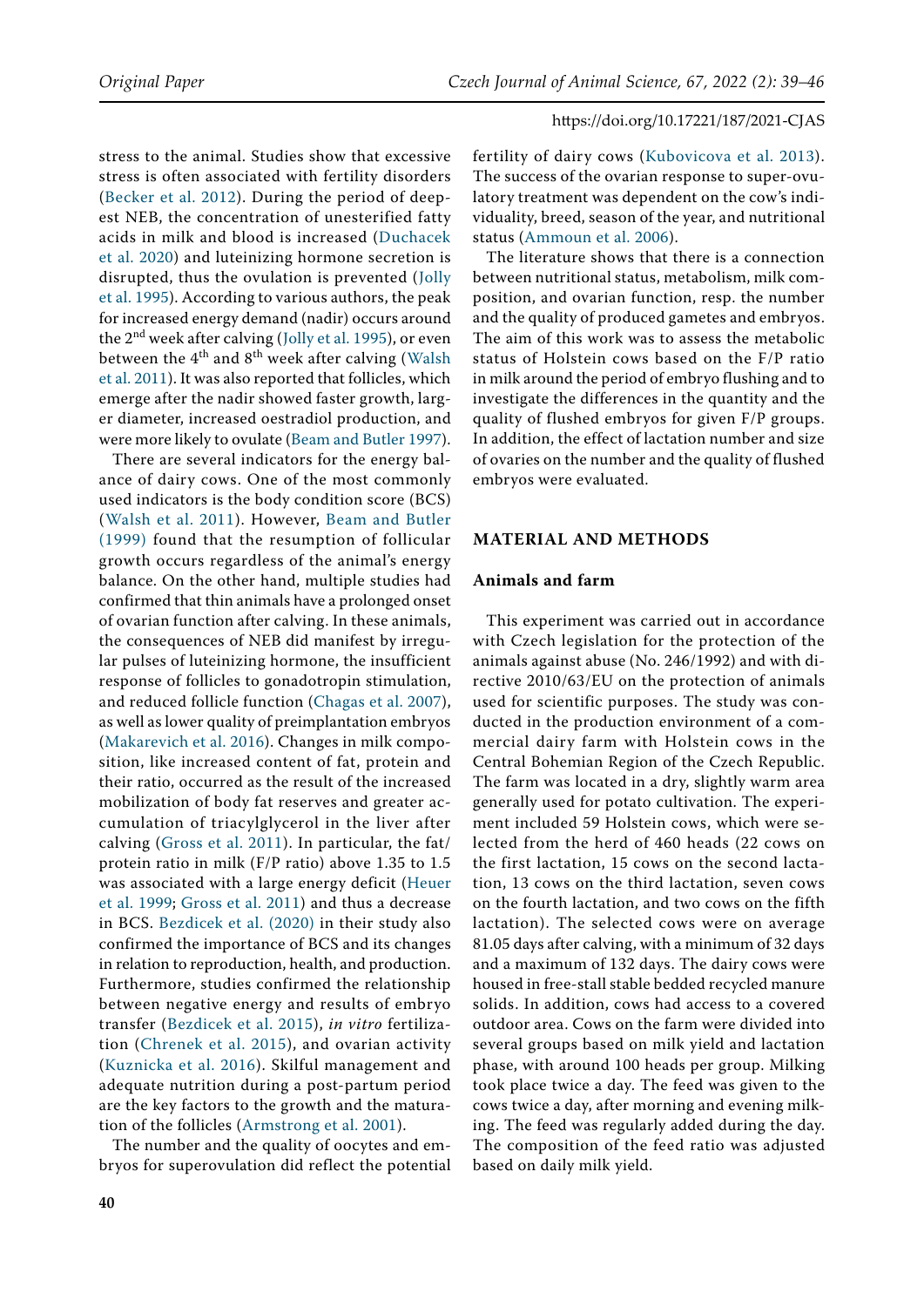## **Data collection**

Embryo flushing was performed during four visits on the farm, which took place from October to November and from March to June. All animals selected for embryo flushing were examined by ultrasonography (MyLab™OneVET; Esaote, Milan, Italy, with 8 MHz probe) and were included in the hormonal treatment if a corpus luteum (CL) was found. Oestrus synchronization was performed in these cows by injection of PGF2α analogue – Oestrophan (Bioveta JSC., Ivanovice na Hane, Czech Republic) at a dose of 0.5 μg (day 0). Subsequently, the development of CL was checked on the 3<sup>rd</sup> day after oestrus synchronization. Donor cows were super-ovulated on the  $13^{th}$  to  $16^{th}$  day of the oestrous cycle by the application of FSH – Pluset® (Laboratorios Callier, Barcelona, Spain). The dose of FSH was administrated every morning and evening for four days. The dose was being gradually reduced, and it was applied only in the morning on the 4<sup>th</sup> day. Oestrophan was re-administered to detect oestrus on the 15<sup>th</sup> day after the start of super-ovulatory treatment ([Stadnik](#page-7-6)  [et al. 2013](#page-7-6)). Donor cows started to show oestrus symptoms from  $16^{th}$  to  $17^{th}$  day after the start of the treatment. All donors were inseminated 12 h after the detection of oestrus. Subsequently, each donor cow was re-inseminated by the same bull three times in 12 h intervals. The doses from the same bull and the same batch were used to re-inseminate the donor cows. Insemination and re-insemination were always performed by the same insemination technician.

The cranial parts of the uterine horns were flushed to collect embryos on the  $7<sup>th</sup>$  day after the first insemination to obtain embryos. We used 300 ml of conventional flush medium supplemented with Krebs-Ringer phosphate with 1% of inactivated bovine serum (Bioniche, Ontario, Canada) to flush one uterine horn. Flushed oocytes and embryos were isolated and transferred to phosphate buffered culture medium supplemented with 20% fetal calf serum (Gibco™ BRL, Waltham, MA, USA). Subsequently, collected embryos were morphologically evaluated using a stereo microscope. The ovarian response (the number of corpora lutea on the left and right ovary), the number of flushed embryos for each phase of embryonic development were evaluated – undifferentiated (UN), fragmented (FR), morula (MO), very early blastocyst (VEBL), blastocyst (BL). In addition, the total number of flushed (all embryonic stages – UN, FR, MO, VEBL, BL) and transferable embryos (MO, VEBL, BL) were evaluated as well.

Data from milk performance control of dairy cattle and "in-line real-time" milk analysers (Afilab with Afifarm 4.1, Afikim, Israel) were used for the evaluation. We monitored daily milk yield (kg), the content of fat (%), and protein (%), with subsequent calculation of the fat/protein ratio in milk (F/P ratio). The average milk yield during the embryo-flushing day was 30.44 kg, ranging from 16.7 kg to 48.3 kg. The F/P ratio was evaluated 25 days before flushing, 11 days before flushing, and three days after flushing. The F/P ratio ranged from 0.79 to 1.83, which showed that tested cows had high variability in their energy balance, resp. metabolic status. The highest mean value of 1.2 was observed 25 days before flushing. This value gradually decreased to 1.18 at 11 days before flushing, and to 1.12 at three days after flushing.

The size of ovaries was measured by ultrasonography and tested cows were divided into three groups – small (up to 2 cm,  $n = 18$ ), medium (3–4 cm, *n* = 29), and large (5 cm and more, *n* = 12).

## **Statistical evaluation**

The program SAS v9.4 (SAS/STAT®; SAS Institute, Inc., Cary, NC, USA) was used for statistical evaluation. Basic statistics were calculated by the UNIVARIATE procedure. The CORR procedure was used to determine relations among monitored parameters. We assumed that all variables have a normal distribution for this evaluation. The GLM procedure was used for the evaluation of chosen effects on the number of corpora lutea on the right ovary  $(CL<sup>R</sup>)$ , the number of corpora lutea on the left ovary  $(CL^L)$ , the number of undifferentiated embryos, the number of fragmented embryos, the number of morula-stage embryos, the total number of flushed embryos, and the total number of transferable embryos. The Tukey-Kramer method was used to evaluate differences of least square means. The model equation included fixed effects of lactation number, groups based on F/P ratio at 11 days before flushing, groups based on the size of the ovaries, linear regressions on days in milk, and milk yield. The effect of lactation number was adjusted to three levels (1. lactation, *n* = 22;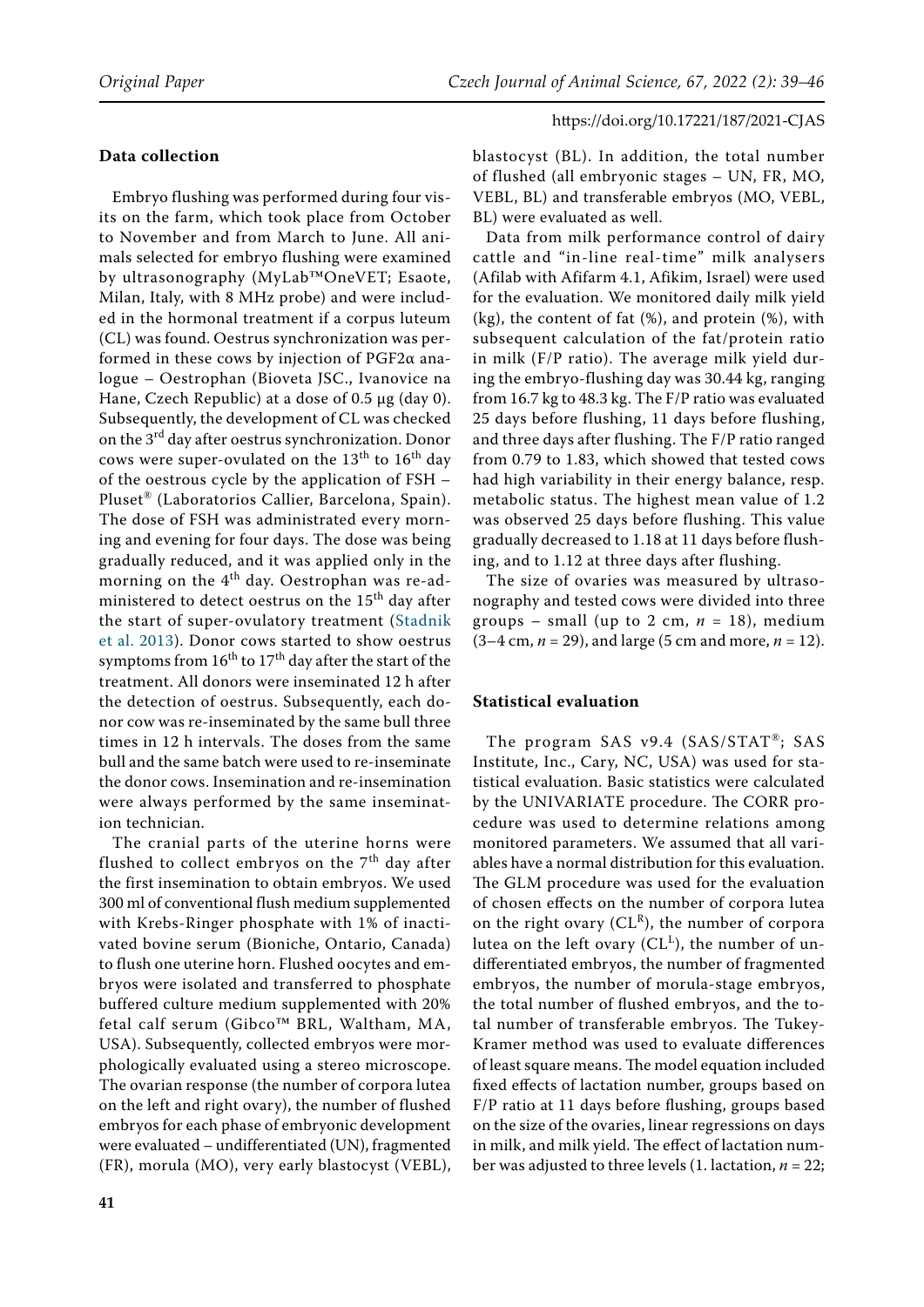2. lactation, *n* = 15; 3. and more lactation, *n* = 22). Tested cows were divided into three groups based on their fat/protein ratio at 11 days before flushing (closely corresponds to the metabolic status of the animals): under 1.1 (*n* = 16); from 1.1 to 1.3 (*n* = 25) and above 1.3 ( $n = 18$ ). This grouping corresponds with the definition of a negative energy balance according to [Cejna and Chladek \(2005\)](#page-6-12).

## **RESULTS**

In Table 1 we present the basic statistics of the ovarian response and the numbers of flushed embryos for each stage. The right ovary showed a slightly better response to superovulation compared to the left ovary. We obtained on average 0.31 UN per cow per flushing. Cows in the test yielded a much higher proportion of FR (1.14) and MO (1.97). In contrast, we found only small numbers of embryos during stages of VEBL and BL, and therefore they were excluded from further evaluation. We obtain on average 3.98 embryos per cow per flushing, while 2.78 of them were viable for embryo transfer. However, we observed a high degree of variability in the ovarian response and the number of obtained embryos. This could be explained by differences in the metabolic status of tested animals, which we further investigated based on F/P ratio.

The model equation included the effects of lactation number, groups based on F/P ratio at 11 days

before flushing, groups based on the size of the ovaries, and linear regressions on days in milk (DIM) and milk yield. The model explained variability from 22% (UN) to  $65.1\%$  (CL<sup>L</sup>) and was statistically significant for all parameters, except for UN. Lactation number was not significant for evaluated parameters. The F/P ratio groups were statistically significant ( $P < 0.05$ ) for CL<sup>L</sup>, MO, the total number of flushed embryos and transferable embryos. The size of the ovaries significantly affected  $(P < 0.05)$  all monitored parameters except UN. In addition, DIM was statistically significant (*P* < 0.05) for FR, MO, the total number of flushed embryos and transferable embryos. Milk yield significantly ( $P < 0.05$ ) corresponded only with the number of  $CL^R$  and  $CL^L$ .

Table 2 shows results for the effects of lactation number, F/P ratio, and the size of the ovaries on monitored parameters of embryo flushing. As in the model equation, the effect of lactation number did not show any significance for embryo flushing. The cows on the second and third lactation had numerically higher numbers of flushed and transferable embryos compared to cows on the first lactation, however, the differences were not significant. In addition, more MO were flushed from the cows on the second lactation compared to the cows on other lactation numbers. The highest number of FR was flushed from the cows on the third and subsequent lactation, while the most UN were observed for the cows on the first lactation.

| Variable                                | $\boldsymbol{n}$ | $\overline{x}$ | SD.  | Min.             | Max.           | <b>SE</b> | $V(\%)$ |
|-----------------------------------------|------------------|----------------|------|------------------|----------------|-----------|---------|
| $CL^R$                                  | 59               | 3.66           | 2.55 | $\boldsymbol{0}$ | 10             | 0.33      | 69.66   |
| $CL^L$                                  | 59               | 3.41           | 2.50 | 0                | 10             | 0.33      | 73.36   |
| <b>UN</b>                               | 59               | 0.31           | 0.59 | $\mathbf{0}$     | $\overline{2}$ | 0.08      | 194.91  |
| FR                                      | 59               | 1.14           | 2.07 | $\mathbf{0}$     | 12             | 0.27      | 182.43  |
| <b>MO</b>                               | 59               | 1.97           | 1.99 | $\boldsymbol{0}$ | 9              | 0.26      | 101.27  |
| <b>VEBL</b>                             | 59               | 0.34           | 0.73 | $\mathbf{0}$     | 3              | 0.10      | 216.43  |
| BL                                      | 59               | 0.24           | 0.80 | 0                | 4              | 0.10      | 335.13  |
| Total number<br>of flushed embryos      | 59               | 3.98           | 4.36 | $\mathbf{0}$     | 24             | 0.57      | 109.58  |
| Total number<br>of transferable embryos | 59               | 2.78           | 2.75 | $\mathbf{0}$     | 10             | 0.36      | 98.88   |

Table 1. Basic statistics for the ovarian response, and the number of obtained embryos per cow per flushing

BL = number of obtained blastocysts;  $CL^L$  = number of corpora lutea on left ovary;  $CL^R$  = number of corpora lutea on right ovary; FR = number of obtained fragmented embryos; MO = number of obtained morula-stage embryos; *n* = number of cases; SD = standard deviation; SE = standard error of arithmetic mean; UN = number of obtained undifferentiated embryos; VEBL = number of obtained early blastocyst-stage embryos; V = variation coefficient;  $\bar{x}$  = arithmetic mean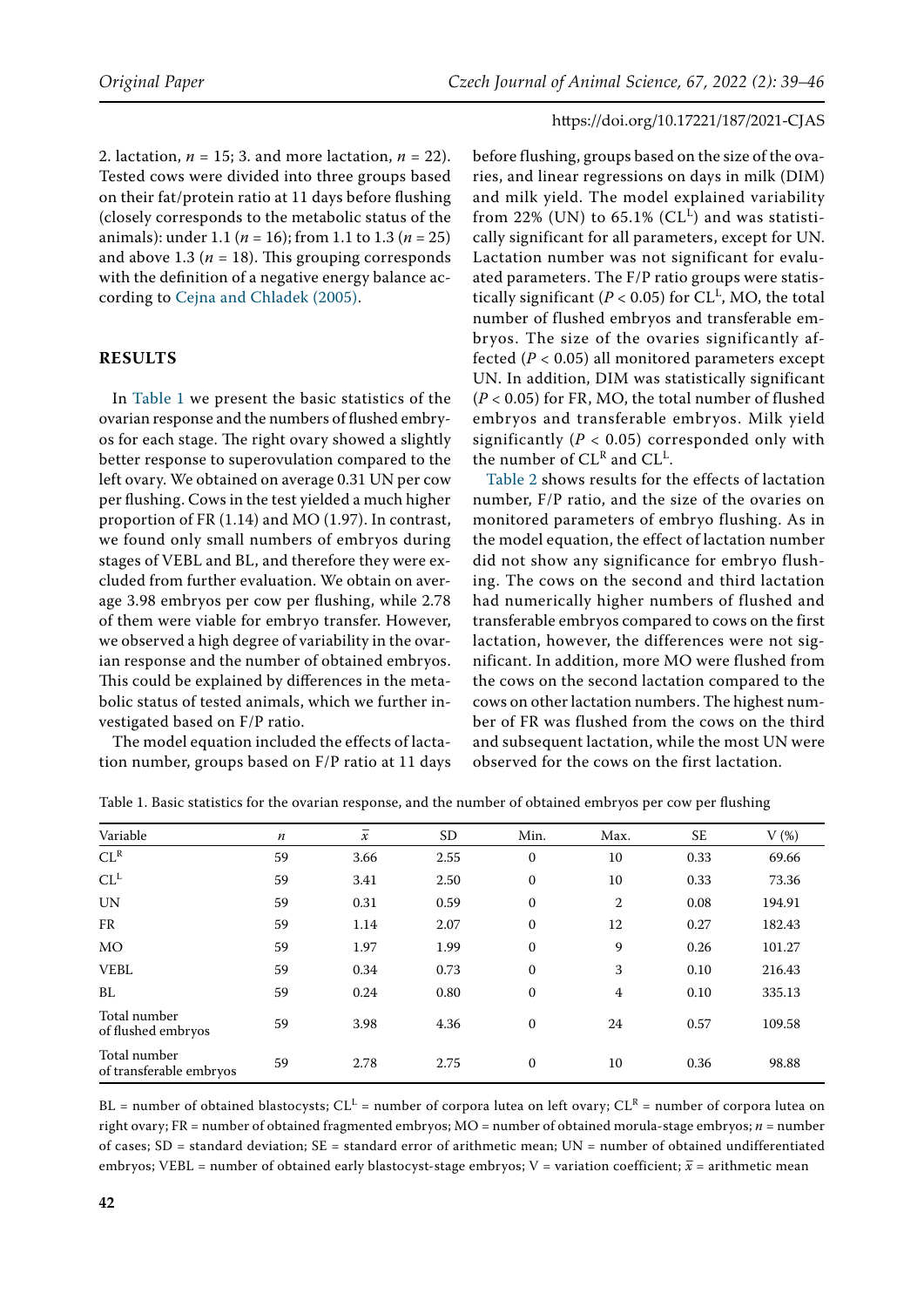| Effect                    | Level         | $GL^{\alpha}$                                                                                                      | t                                | $\Xi$            | E                             | $\overline{\mathsf{M}}$       | of flushed embryos<br>Total number | of transferable embryos<br>Total number                                                                                                                                                                |
|---------------------------|---------------|--------------------------------------------------------------------------------------------------------------------|----------------------------------|------------------|-------------------------------|-------------------------------|------------------------------------|--------------------------------------------------------------------------------------------------------------------------------------------------------------------------------------------------------|
|                           |               | $3.28 \pm 0.403$                                                                                                   | $2.86 \pm 0.356$                 | $0.48 \pm 0.126$ | $0.85 \pm 0.376$              | $1.68 \pm 0.326$              | $3.27 \pm 0.665$                   | $2.36 \pm 0.440$                                                                                                                                                                                       |
| Lactation<br>number       |               | $4.48 \pm 0.498$                                                                                                   | $3.58 \pm 0.439$                 | $0.15 \pm 0.156$ | $1.11 \pm 0.464$              | $2.54 \pm 0.403$              | $4.67 \pm 0.821$                   | $3.15 \pm 0.544$                                                                                                                                                                                       |
|                           | $\frac{4}{3}$ | $4.22 \pm 0.477$                                                                                                   | $3.76 \pm 0.421$                 | $0.27 \pm 0.150$ | $1.69 \pm 0.445$              | $1.85 \pm 0.386$              | $4.55 \pm 0.787$                   | $3.16 \pm 0.521$                                                                                                                                                                                       |
|                           | under 1.1     | $4.37 \pm 0.523$                                                                                                   | $\frac{461}{5}$<br>$3.13 \pm 0.$ | $0.29 \pm 0.164$ | $0.79 \pm 0.487$              | $2.00 \pm 0.423$              | $3.89 \pm 0.862$                   | $3.32 \pm 0.570$                                                                                                                                                                                       |
| F/P ratio                 | $1.1 - 1.3$   | $3.96 \pm 0.404$                                                                                                   | $4.18 \pm 0.357$                 | $0.44 \pm 0.127$ | $1.88 \pm 0.377$              | $2.77 \pm 0.327^a$            | $5.74 \pm 0.666^a$                 | $3.66 \pm 0.441$ <sup>a</sup>                                                                                                                                                                          |
|                           | above 1.3     | $3.63 \pm 0.533$                                                                                                   | $2.88 \pm 0.470$                 | $0.18 \pm 0.167$ | $0.99 \pm 0.496$              | $1.30 \pm 0.430^b$            | $2.84 \pm 0.878^p$                 | $1.69 \pm 0.581^b$                                                                                                                                                                                     |
|                           | small         | $2.08 \pm 0.497$ <sup>A,a</sup>                                                                                    | $1.56 \pm 0.439$ <sup>A</sup>    | $0.07 \pm 0.156$ | $0.33 \pm 0.463$ <sup>a</sup> | $1.13 \pm 0.402$ <sup>a</sup> | $1.88 \pm 0.819$ <sup>A</sup>      | $1.70 \pm 0.543$ <sup>a</sup>                                                                                                                                                                          |
| of ovaries<br><b>Size</b> | medium        | $3.81 \pm 0.390^{A,b}$                                                                                             | $3.74 \pm 0.344^{B}$             | $0.27 \pm 0.122$ | $0.82 \pm 0.364$ <sup>a</sup> | $2.00 \pm 0.315$              | $3.77 \pm 0.643$ <sup>a</sup>      | $2.75 \pm 0.426$                                                                                                                                                                                       |
|                           | large         | $6.08 \pm 0.567^{\rm B}$                                                                                           | $0.500^{18}$<br>$4.89 \pm 0.$    | $0.57 \pm 0.178$ | $2.51 \pm 0.529^{b}$          | $2.94 \pm 0.458^b$            | $6.83 \pm 0.935^{B,b}$             | $4.22 \pm 0.619^b$                                                                                                                                                                                     |
|                           |               | fragmented embryos; MO = number of obtained morula-stage embryos; UN = number of obtained undifferentiated embryos |                                  |                  |                               |                               |                                    | $\mathrm{CL^{L}}$ = number of corporalutea on left ovary; $\mathrm{CL^{R}}$ = number of corporalutea on right ovary; F/P ratio = fat/protein ratio at 11 days before flushing; FR = number of obtained |

**43**

*PDifferent letters in columns within effects means statistical significance (P < 0.01); <sup>a,b</sup>different letters in columns within effects means statistical significance (P < 0.05) P* < 0.01); <sup>a,b</sup>different letters in columns within effects means statistical significance ( Data are presented as least square means ± standard error of least square means Data are presented as least square means ± standard error of least square means $^{A,B}$ Different letters in columns within effects means statistical significance (

#### https://doi.org/10.17221/187/2021-CJAS

The ovarian response, resp.  $CL^R$  and  $CL^L$  parameters did not significantly differ among the F/P ratio groups. However, numerically higher values for  $CL<sup>R</sup>$ and CL<sup>L</sup> were achieved by cows with the F/P ratio below 1.1, resp. in the range from 1.1 to 1.3. The highest numbers of UN (0.44) and FR (1.88) were achieved at the F/P ratio of 1.1–1.3, although the results were not significantly different to the other F/P ratio groups. We observed significant differences among the F/P ratio groups for MO, the number of flushed and transferable embryos  $(P < 0.05$ ; Table 2). Significantly highest numbers of MO (+0.77 to 1.47; *P* < 0.05) were flushed at the F/P ratio of 1.1–1.3. The highest numbers of flushed (5.74) and transferable embryos (3.66) were observed for the group with an ideal F/P ratio (1.1–1.3). These values were significantly  $(P < 0.05)$ higher compared to the F/P ratio group above 1.3 and non-significantly exceeded the group of F/P ratio under 1.1. To summarize, the group of F/P ratio 1.1–1.3 achieved the best results.

The size of the ovaries significantly affected the monitored parameters, except UN. Even though differences in UN were not significant, we could see a clear trend, which was observed for all monitored parameters. As the size of the ovaries increased, numbers of CL<sup>R</sup> (*P* < 0.01), CL<sup>L</sup> (*P* < 0.01), FR (*P* < 0.05) and MO (*P* < 0.01) increased as well. These relations were further reflected in the total number of flushed and transferable embryos. We managed to flush +4.95 more embryos from large ovaries than from small ovaries  $(P < 0.01)$ . In addition, large ovaries also produced +2.52 more transferable embryos compared to small ovaries  $(P < 0.05)$ . Interestingly, small ovaries showed higher proportions of transferable embryos from the total number of flushed embryos. The differences grew, as the ovary size increased.

## **DISCUSSION**

In this study, we aimed to time the experimental period for embryo flushing into autumn and spring period. The exclusion of the hottest and coldest months helped to minimize the effect of the season. Heat stress, which occurs in Central Europe especially during the summer months, has a significant detrimental effect on reducing feed intake and deepening of negative energy balance. The physiological development of ovarian and follicular processes,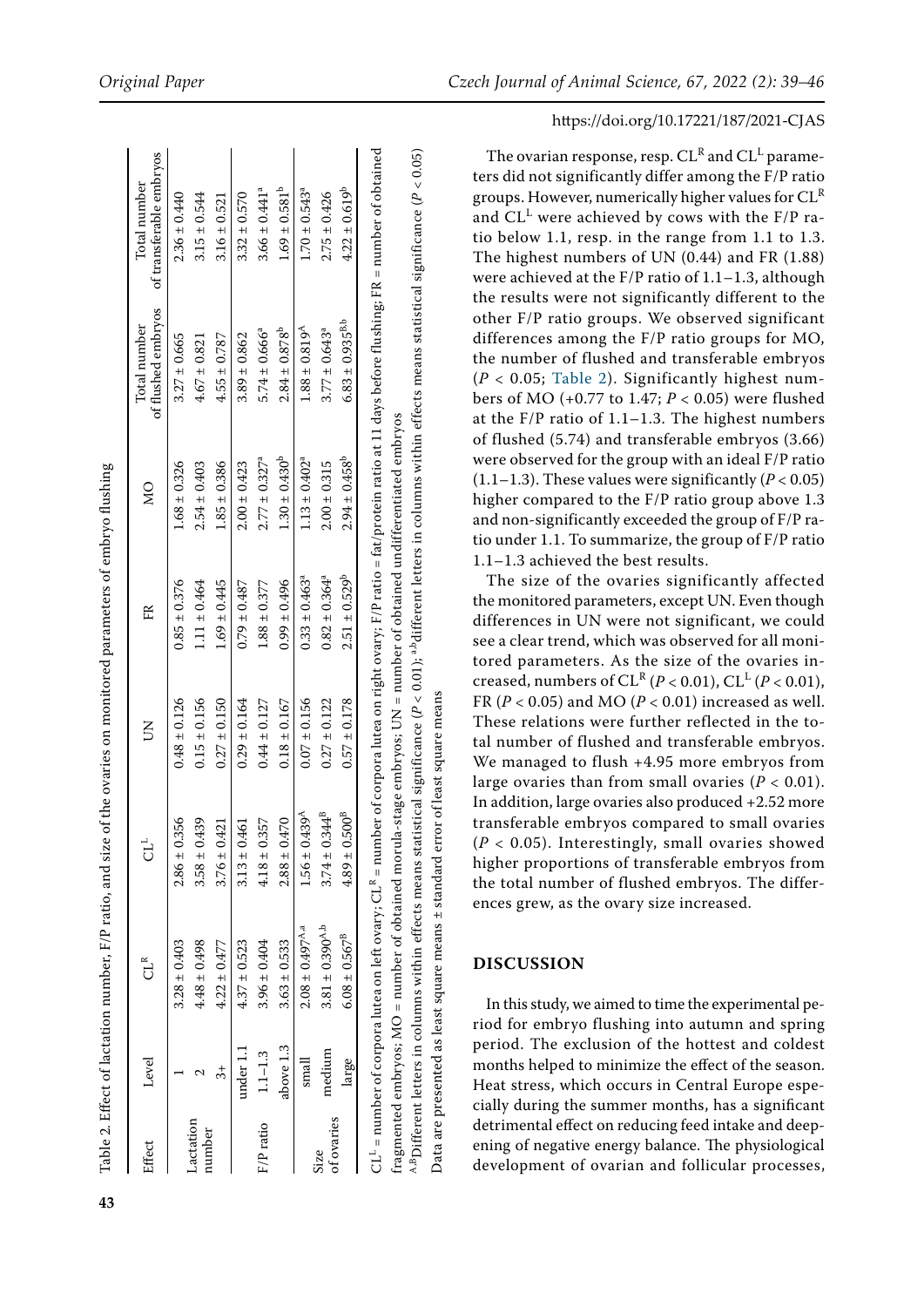fertilization, and successful embryo development is also negatively affected ([Bezdicek et al. 2021](#page-6-13)). Significance of heat stress on the super-ovulatory response, resp. the number of transferable embryos was also confirmed in the work of [Barati et al. \(2006\)](#page-6-14).

[Ferraz et al. \(2016\)](#page-6-15) confirmed the effect of lactation number on embryo viability when older dairy cows had a lower number of viable embryos compared to dairy cows on the first lactation and heifers. This observation was further confirmed by the study of [Sartori et al. \(2009\),](#page-7-12) in which they demonstrated better results for heifers compared to lactating cows. This finding was indirectly confirmed by [Maillo et al. \(2012\)](#page-7-13), who observed poor development of oocytes, as well as embryos, in animals with high milk yield compared to animals with lower milk production. These relations were not proven in our study, and we observed contradictory results. Parity did not significantly affect embryo flushing in our study. However, we noticed a clear trend, which suggests that embryo flushing was more successful in older cows compared to cows on the first lactation. One of the reasons behind this trend could be the already mentioned milk production, which could have caused more stress and higher a burden for the organism of first-lactation cows compared to cows with higher lactations. This could be advantageous especially from the perspective of embryo transfer when we need to use already well-tested and highly productive cows, which are well suited for specific production conditions.

The relationship between metabolic status and reproduction is not straightforward, and the biological competition for energy and nutrients between functions could be one of the reasons. Our findings regarding the effect of the metabolic status were indirectly confirmed by the studies, which focused on the evaluation of BCS as one of the indicators of the negative energy balance. [Chrenek](#page-7-3)  [et al. \(2015\)](#page-7-3) reported that the quality of aspirated oocytes was better in Holstein cattle with an average body condition score of 3 compared to animals with a lower score. Similarly, [Kasimanickam et al.](#page-7-10)  [\(2020\)](#page-7-10) observed more FR for cows with an ideal BCS compared to animals that were too thin, or too fat – therefore with inadequate energy balance. In agreement, we observed the best results for embryo flushing for the group with F/P in the range from 1.1 to 1.3. Cows are in a deep negative energy balance when the F/P ratio increases above 1.35 ([Heuer et al. 1999\)](#page-6-7). Cows with a low F/P ratio,

which were in our study represented by the group of F/P ratio below 1.1, could be according to [Kleen](#page-7-7) [et al. \(2003\)](#page-7-7) characterized as a group with subclinical acidosis due to low production of free fatty acids in the rumen, which are precursors for fat in milk. These differences in metabolic status could be the reason behind better results for the group with a low F/P ratio than for the group above 1.3, but worse compared to the group with an ideal F/P ratio of 1.1 to 1.3. The optimal timing of embryo flushing seems to be outside of the deep NEB period, as was also confirmed by [Stadnik et al. \(2017\),](#page-7-8) when they observed that timing of embryo transfer in the later postpartum period resulted in greater ovarian activity and embryo yield compared to early lactation periods. [Noya et al. \(2020\)](#page-7-9) made the opposite finding in their nutritional experiment. Authors observed better functioning ovaries in the group of cows fed with energy-deficient feed and therefore experiencing deeper negative energy balance compared to the overfed group.

Multiple factors can influence the number of flushed embryos and overall ovarian response for cows with a high F/P ratio, including inflammatory diseases of the reproductive tract as described by [Kasimanickam et al. \(2020\)](#page-7-10). Our hypothesis was also confirmed by studies that used other indicators of NEB, such as changes in the concentration of non-esterified fatty acids, β-hydroxybutyrate, glucose, or IGF-1 ([Noya et al. 2020](#page-7-9)). [Leroy et al.](#page-7-11) [\(2017\)](#page-7-11) showed a negative effect of deep NEB on the number of embryonic cells and the overall quality of embryo maturation. [Leroy et al. \(2017\)](#page-7-11) used high NEFA concentration and low glucose concentrations as indicators of deep NEB, and concluded that these concentrations of substances were toxic to the oocyte and strongly impaired its ability to mature and correctly develop in subsequent stages. [Makarevich et al. \(2016\)](#page-7-2) and [Bezdicek et al. \(2020\)](#page-6-8) reported similar findings for the quality of embryos depending on body condition.

In our opinion, using the F/P ratio to assess metabolic status is the most viable way from the practical standpoint, because values for fat and protein in milk are routinely collected through performance control of dairy cattle, or could be automatically collected by milking parlours, milking robots, and "in line" milk analysers. This accessible information will allow the farmer to make a better decision about the selection of animals for superovulation and the timing of embryo flushing.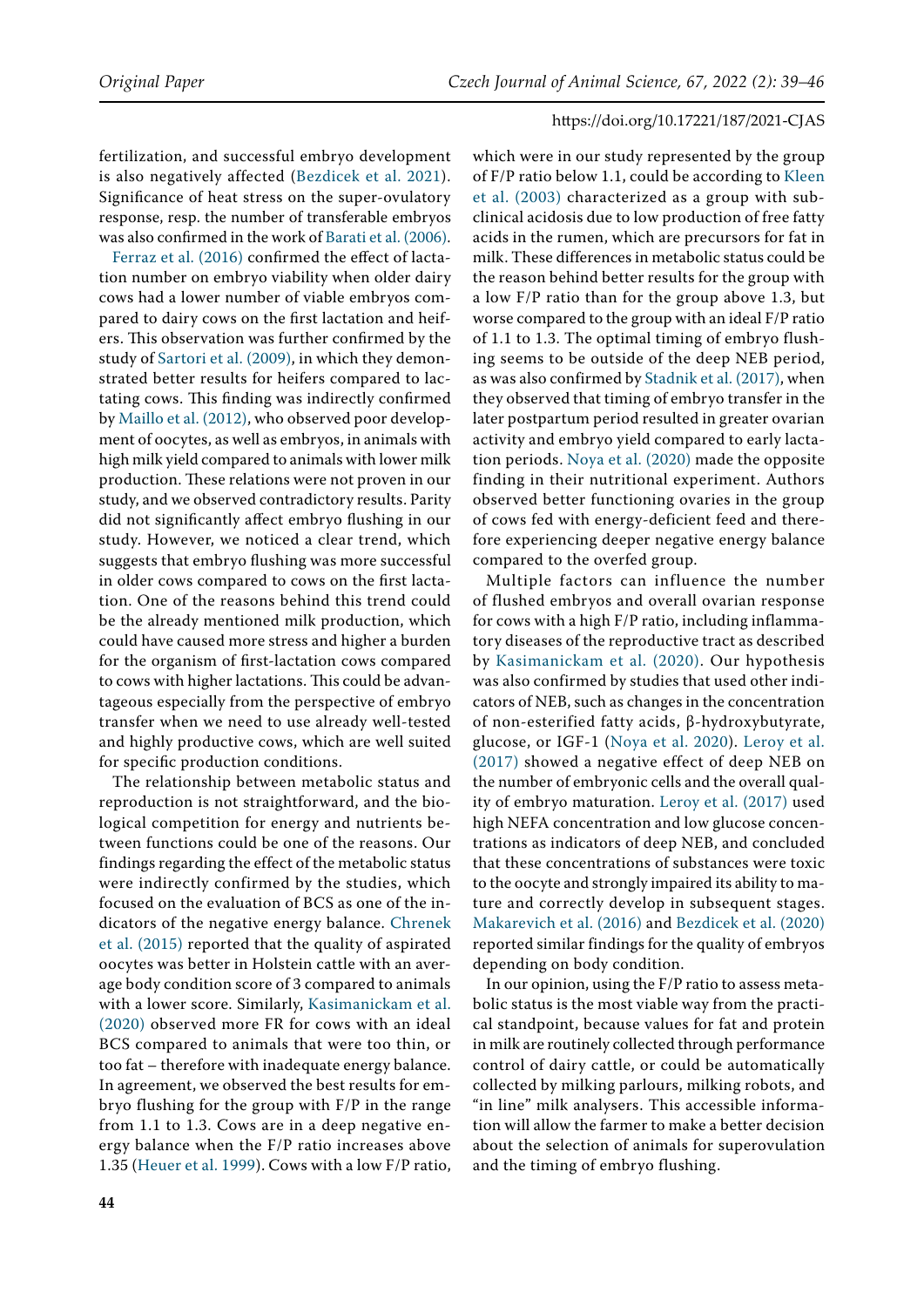## **CONCLUSION**

The size of the ovaries positively affected the total number of flushed embryos, as well as transferable embryos in our study. We also observed a significant effect of the cow's metabolic status, when the cows in deep negative energy balance yielded the lowest number of flushed and transferable embryos. The ideal metabolic state was in our study represented by a group of cows with the F/P ratio between 1.1 and 1.3, and this group produced significantly more embryos than cows with the F/P ratio above 1.3. Our results had proven the need to closely monitor the energy balance of dairy cows that were selected for embryo flushing, because optimal results can only be achieved by cows that are no longer in negative energy balance. Even though lactation number did not significantly affect our results, we noticed a clear trend, which suggests that the older cows are more suitable for purposes of embryo flushing, because of their higher number of flushed and transferable embryos. Our findings indicate the need to choose donors in a good metabolic state for the preparation and realization of embryo flushing on an individual basis, and using the F/P ratio to make this determination is a viable approach.

# **Conflict of interest**

The authors declare no conflict of interest.

# **References**

- <span id="page-6-11"></span>Ammoun I, Encinas T, Veiga-Lopez A, Ros J, Contreras I, Gonzalez A, Cocero M, McNeilly A, Gonzalez-Bulnes A. Effect of breed on kinetics of ovine FSH and ovarian response in superovulated sheep. Theriogenology. 2006 Sep 1;66(4):896-905.
- <span id="page-6-10"></span>Armstrong DG, McEvoy TG, Baxter G, Robinson JJ, Hogg CO, Woad KJ, Webb R, Sinclair KD. Effect of dietary energy and protein on bovine follicular dynamics and embryo production in vitro: Associations with the ovarian insulinlike growth factor system. Biol Reprod. 2001 Jun 1; 64(6):1624-32.
- <span id="page-6-14"></span>Barati F, Niasari-Naslaji A, Bolourchi A, Sarhaddi F, Razavi K, Naghzali E, Thatcher WW. Superovulatory response of Sistani cattle to three different doses of FSH during winter and summer. Theriogenology. 2006 Sep 15;66(5):1149-55.
- <span id="page-6-3"></span>Beam SW, Butler WR. Energy balance and ovarian follicle development prior to the first ovulation postpartum in dairy cows receiving three levels of dietary fat. Biol Reprod. 1997 Jan 1;56(1):133-42.
- <span id="page-6-4"></span>Beam SW, Butler WR. Effects of energy balance on follicular development and first ovulation in postpartum dairy cows. J Reprod Fertil. 1999 Feb;54 Suppl:411-24.
- <span id="page-6-1"></span>Becker JC, Heins BJ, Hansen LB. Costs for health care in Holstein cows selected for large versus small body size. J Dairy Sci. 2012 Sep 1;95(9):5384-92.
- <span id="page-6-9"></span>Bezdicek J, Makarevich A, Stadnik L, Kubovicova E, Louda F, Hegedusova Z, Holasek R, Duchacek J, Stupka R. Analysis of factors affecting the quantity and quality of embryo production in superovulated cows. Zuchtungskunde. 2015 Jul;87(4):249-64.
- <span id="page-6-8"></span>Bezdicek J, Nesvadbova A, Makarevich A, Kubovicova E. Relationship between the animal body condition and reproduction: The biotechnological aspects. Arch Anim Breed. 2020 Jul 1;63(1):203-9.
- <span id="page-6-13"></span>Bezdicek J, Nesvadbova A, Makarevich A, Kubovicova E. Negative impact of heat stress on reproduction in cows: Animal husbandry and biotechnological viewpoints: A review. Czech J Anim Sci. 2021 Jul 28;66(8):293-301.
- <span id="page-6-12"></span>Cejna V, Chladek G. The importance of monitoring changes in milk fat to milk protein ratio in Holstein cows during lactation. J Cent Eur Agric. 2005 Jul;6(4):539-46.
- <span id="page-6-2"></span>Duchacek J, Stadnik J, Ptacek M, Beran J, Okrouhla M, Gasparik M. Negative energy balance influences nutritional quality of milk from Czech Fleckvieh cows due changes in proportion of fatty acids. Animals. 2020 Mar 27;  $10(4)$ : 11 p.
- <span id="page-6-15"></span>Ferraz PA, Burnley C, Karanja J, Viera-Neto A, Santos JEP, Chebel RC, Galvao KN. Factors affecting the success of a large embryo transfer program in Holstein cattle in a commercial herd in the southeast region of the United States. Theriogenology. 2016 Oct 15;86(7):1834-41.
- <span id="page-6-0"></span>Gross JJ, Bruckmaier RM. Metabolic challenges in lactating dairy cows and their assessment via established and novel indicators in milk. Animal. 2019 Jul;13(S1):s75-81.
- <span id="page-6-6"></span>Gross J, van Dorland HA, Bruckmaier RM, Schwarz FJ. Performance and metabolic profile of dairy cows during a lactational and deliberately induced negative energy balance by feed restriction with subsequent realimentation. J Dairy Sci. 2011 Apr 1;94(4):1820-30.
- <span id="page-6-7"></span>Heuer C, Schukken YH, Dobbelaar P. Postpartum body condition score and results from the first test day milk as predictors of disease, fertility, yield, and culling in commercial dairy herds. J Dairy Sci. 1999 Feb 1;82(2):295-304.
- <span id="page-6-5"></span>Chagas LM, Bass JJ, Blache D, Burke CR, Kay JK, Lindsay DR, Lucy MC, Martin GB, Meier S, Rhodes FM, Roche JR, Thatcher WW, Webb R. Invited reviw: New perspec-